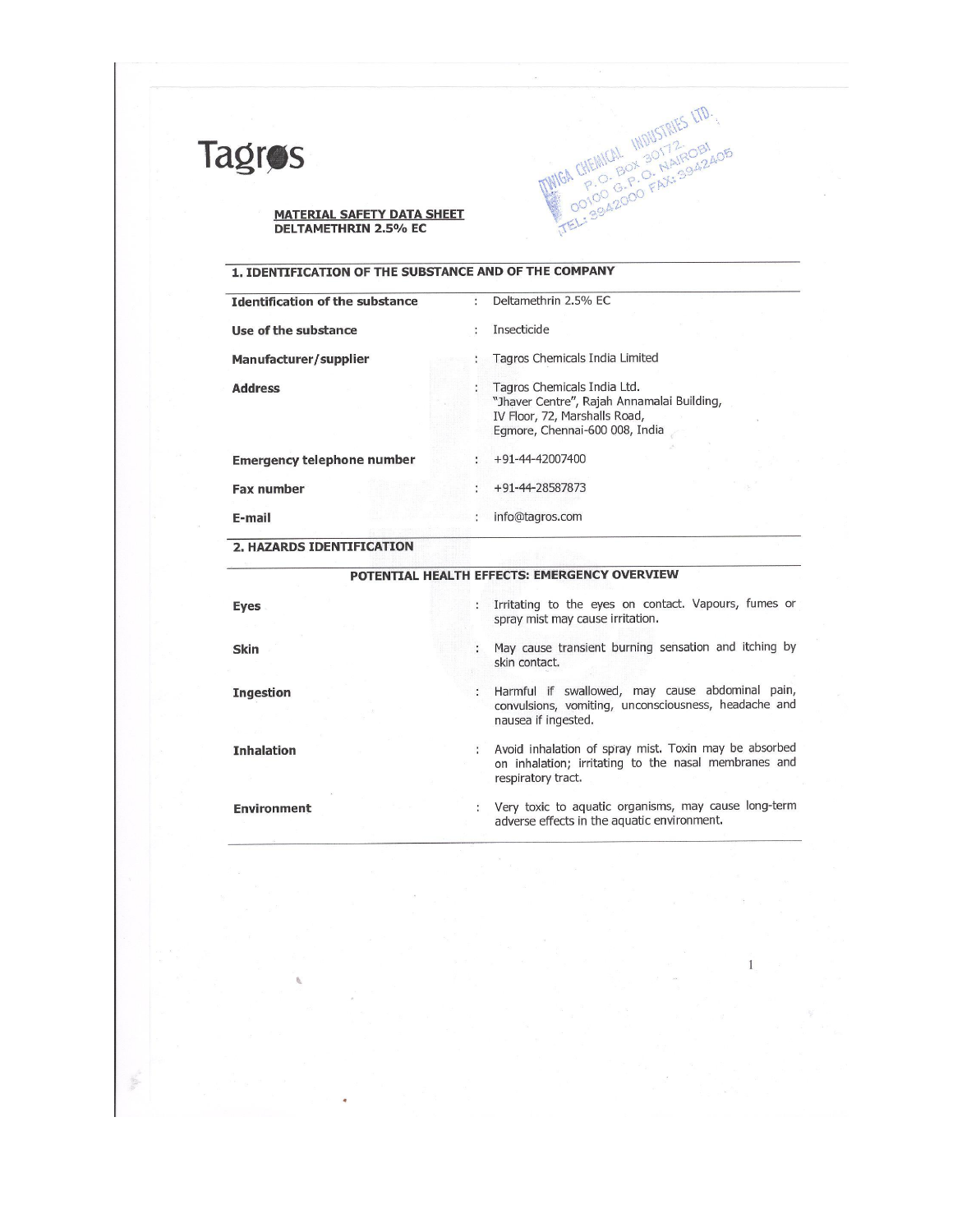

#### **3. COMPOSITION / INFORMATION ON INGREDIENTS**

| <b>Chemical name</b>                                                                                                                                  | <b>CAS No.</b> |  |    | EC No.                                                                                                                                      | <b>Classification</b>                                                                                                                                                                                                                                                                                              | Con.<br>% w/w     |
|-------------------------------------------------------------------------------------------------------------------------------------------------------|----------------|--|----|---------------------------------------------------------------------------------------------------------------------------------------------|--------------------------------------------------------------------------------------------------------------------------------------------------------------------------------------------------------------------------------------------------------------------------------------------------------------------|-------------------|
| Deltamethrin (ISO),<br>$(S)$ - $\alpha$ -cyano-3-phenoxybenzyl<br>$(1R, 3R)$ -3- $(2, 2$ -dibromovinyl)-2,2-<br>dimethyl-cyclo-propane<br>carboxylate | 52918-63-5     |  |    | 258-256-6                                                                                                                                   | T; R23/25<br>N; R50-53                                                                                                                                                                                                                                                                                             | 2.5               |
| <b>Others</b>                                                                                                                                         |                |  |    |                                                                                                                                             | ----                                                                                                                                                                                                                                                                                                               | 97.5              |
| <b>4. FIRST AID MEASURES</b>                                                                                                                          |                |  |    |                                                                                                                                             |                                                                                                                                                                                                                                                                                                                    |                   |
| <b>Contact with eyes</b>                                                                                                                              |                |  |    | material safety data sheet.                                                                                                                 | Wash with copious amount of water. Avoid<br>exposing affected eyes to bright light. Seek<br>medical advice and show the container or this                                                                                                                                                                          |                   |
| <b>Contact with skin</b>                                                                                                                              |                |  |    |                                                                                                                                             | Remove contaminated clothing and clean the<br>affected skin area. First, soak up any liquid                                                                                                                                                                                                                        |                   |
|                                                                                                                                                       |                |  |    | remaining on the skin with readily disposable<br>material (e.g., talcum powder or absorbent<br>cloth or paper); wash the affected area with |                                                                                                                                                                                                                                                                                                                    |                   |
|                                                                                                                                                       |                |  |    | persists, consult doctor.                                                                                                                   | warm water and alkaline soap. If irritation                                                                                                                                                                                                                                                                        |                   |
| <b>Ingestion</b>                                                                                                                                      |                |  |    | Keep in<br>as soon as possible.                                                                                                             | If the material was swallowed and signs<br>of toxicity are severe, induce vomiting. In the<br>event of collapse, apply artificial respiration.<br>that<br>mind<br>resuscitation is used, vomit may contain toxic<br>amounts of Deltamethrin. Keep the person calm<br>and comfortable and obtain medical assistance | if mouth-to-mouth |
| <b>Inhalation</b>                                                                                                                                     |                |  |    |                                                                                                                                             | If inhaled, remove to fresh air and keep at rest.<br>Obtain medical aid if required.                                                                                                                                                                                                                               |                   |
| <b>5. FIRE FIGHTING MEASURES</b>                                                                                                                      |                |  |    |                                                                                                                                             |                                                                                                                                                                                                                                                                                                                    |                   |
| <b>Flash point</b>                                                                                                                                    |                |  | t. | $>45^{\circ}$ C                                                                                                                             |                                                                                                                                                                                                                                                                                                                    |                   |
| <b>Extinguishing media</b>                                                                                                                            |                |  |    |                                                                                                                                             | If product is involved in a fire, use water spray,<br>foam, dry powder, carbon dioxide or sand.                                                                                                                                                                                                                    |                   |
| <b>Special exposure hazards</b>                                                                                                                       |                |  |    | and nitrogen.                                                                                                                               | Thermal decomposition products may emit toxic<br>fumes of hydrogen cyanide and oxides of carbon                                                                                                                                                                                                                    |                   |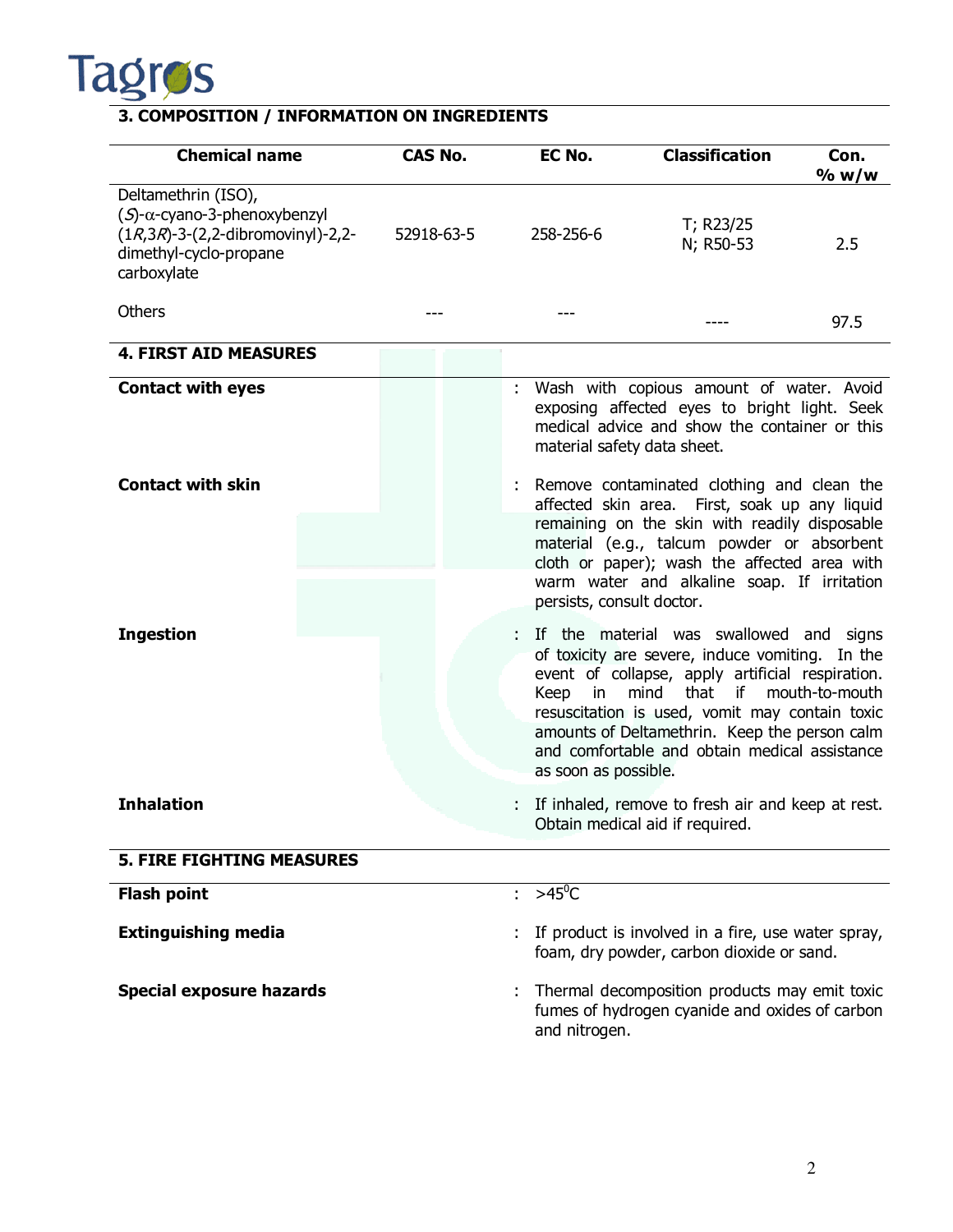| Tagros<br><b>Protective equipment for fire-fighting</b> | Firefighters should wear NIOSH approved self-<br>÷.<br>contained breathing<br>apparatus and full<br>protective clothing.                                                                          |
|---------------------------------------------------------|---------------------------------------------------------------------------------------------------------------------------------------------------------------------------------------------------|
| <b>Fire fighting guidance</b>                           | : Keep out of smoke. Fight fire from upwind<br>position. Cool closed containers exposed to fire<br>with water spray. Do not allow run-off from fire<br>fighting to enter drains or water courses. |
| <b>6. ACCIDENTAL RELEASE MEASURES</b>                   |                                                                                                                                                                                                   |

| <b>Personal precautions</b><br><b>Environmental precautions</b> | contact with spilled<br>Avoid<br>material or<br>contaminated surfaces. If ordinary clothing<br>becomes contaminated, remove it immediately.<br>When dealing with the spillage do not eat, drink<br>or smoke and wear personal protective clothing<br>as detailed in section 8.<br>: Keep people and animals away. Prevent entry<br>into drains, sewers and watercourses. |
|-----------------------------------------------------------------|--------------------------------------------------------------------------------------------------------------------------------------------------------------------------------------------------------------------------------------------------------------------------------------------------------------------------------------------------------------------------|
| <b>Methods for cleaning up</b>                                  | : Soak up with inert absorbent material (e.g.<br>sand, silica gel, acid binder, universal binder,<br>sawdust). Collect and transfer the product into a<br>properly labelled and tightly closed container.<br>Clean contaminated floors<br>objects<br>and<br>environmental<br>thoroughly, observing<br>regulations.                                                       |
| 7. HANDLING AND STORAGE                                         |                                                                                                                                                                                                                                                                                                                                                                          |

| <b>Handling</b> | : Wear chemically impervious gloves such as<br>neoprene or nitrile. Wear safety glasses, goggles<br>or face shield. Mechanical ventilation should be<br>used when handling this product in enclosed<br>spaces. Read and observe all precautions and<br>instructions on the label. |
|-----------------|-----------------------------------------------------------------------------------------------------------------------------------------------------------------------------------------------------------------------------------------------------------------------------------|
| <b>Storage</b>  | : Store in original containers, upright and closed.<br>Store in areas that are cool, dry and well                                                                                                                                                                                 |

ventilated. Store away from seeds, fertilizers

and animal feed stuff.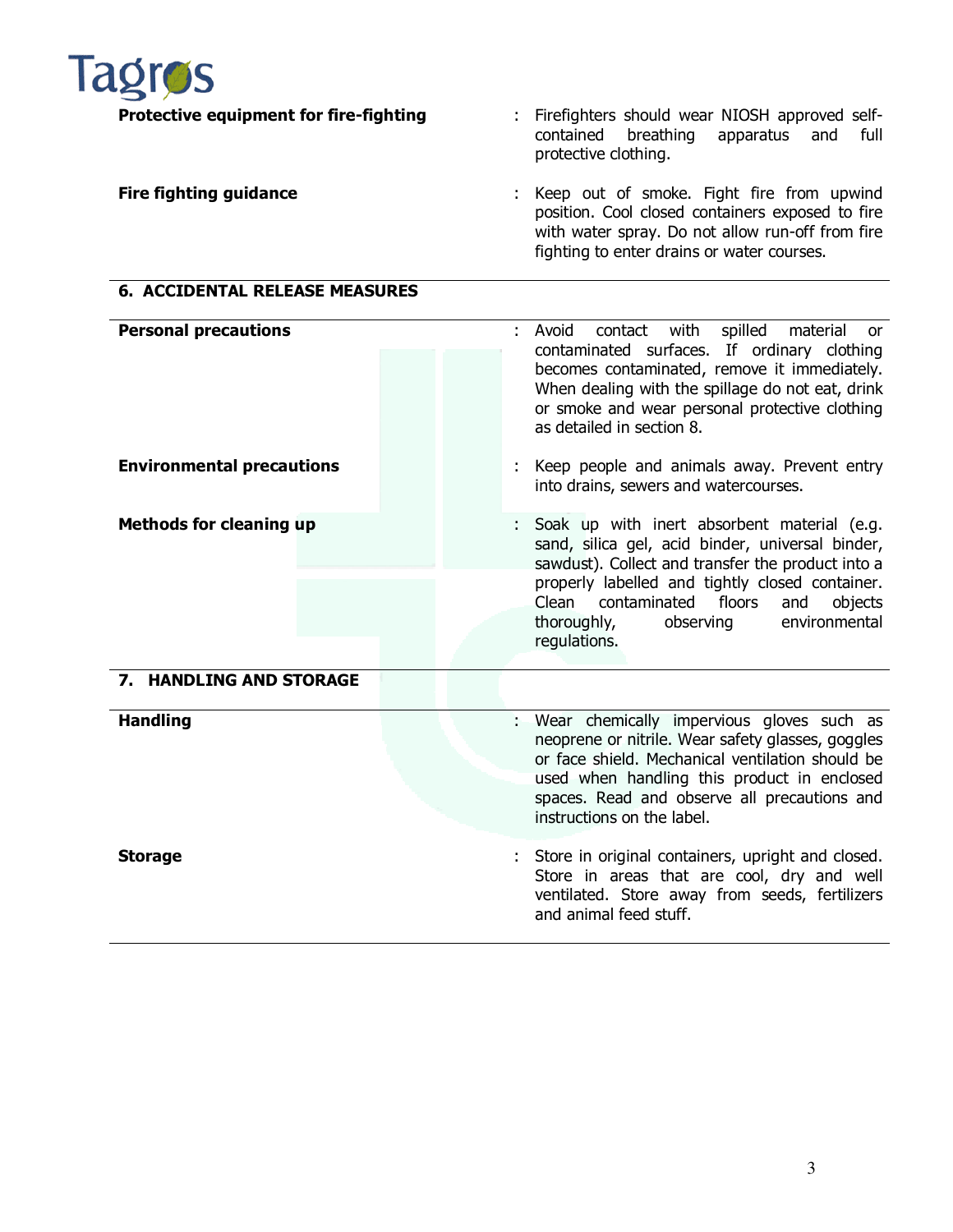

### **8. EXPOSURE CONTROLS / PERSONAL PROTECTION**

| <b>Exposure limit value</b>            | : ADI: $0.01 \text{ mg/kg}$ bw (JMPR)                                                                                           |
|----------------------------------------|---------------------------------------------------------------------------------------------------------------------------------|
| <b>Engineering controls</b>            | Mechanical ventilation should be used when<br>handling this product in closed spaces.                                           |
| <b>Respiratory protection</b>          | When respirators are required, select NIOSH<br>approved equipment based on actual or<br>potential airborne concentrations.      |
| <b>Hand protection</b>                 | Wear chemical resistant nitrile gloves.                                                                                         |
| Eye protection                         | : Wear safety goggles with imperforated side<br>shield and face shield.                                                         |
| <b>Skin protection</b>                 | : Avoid contact with skin. Wear apron, boots and<br>full protective suit.                                                       |
| <b>Environmental exposure controls</b> | Keep away from food, drink and animal feed<br>stuff. This material and its container must be                                    |
|                                        | disposed off as hazardous waste. Avoid release<br>to the environment. Refer<br>special<br>to<br>instructions/safety data sheet. |

#### **9. PHYSICAL AND CHEMICAL PROPERTIES**

| <b>Physical state</b>        | Liquid<br>÷.                           |
|------------------------------|----------------------------------------|
| <b>Color</b>                 | Yellow<br>٠.                           |
| <b>Odour</b>                 | Aromatic<br>٠                          |
| <b>Molecular Weight</b>      | 505.2 (Deltamethrin)<br>÷.             |
| рH                           | 4.5 to 7.5<br>÷.                       |
| <b>Persistent foam</b>       | Maximum: 50 ml after 1 min<br>÷        |
| <b>Relative density</b>      | Approx 0.89 $g/cm3$<br>÷               |
| Solubility in water          | Emulsify in water<br>÷.                |
| <b>Partition coefficient</b> | $log P Kow = 5.96 (Deltamethrin)$<br>÷ |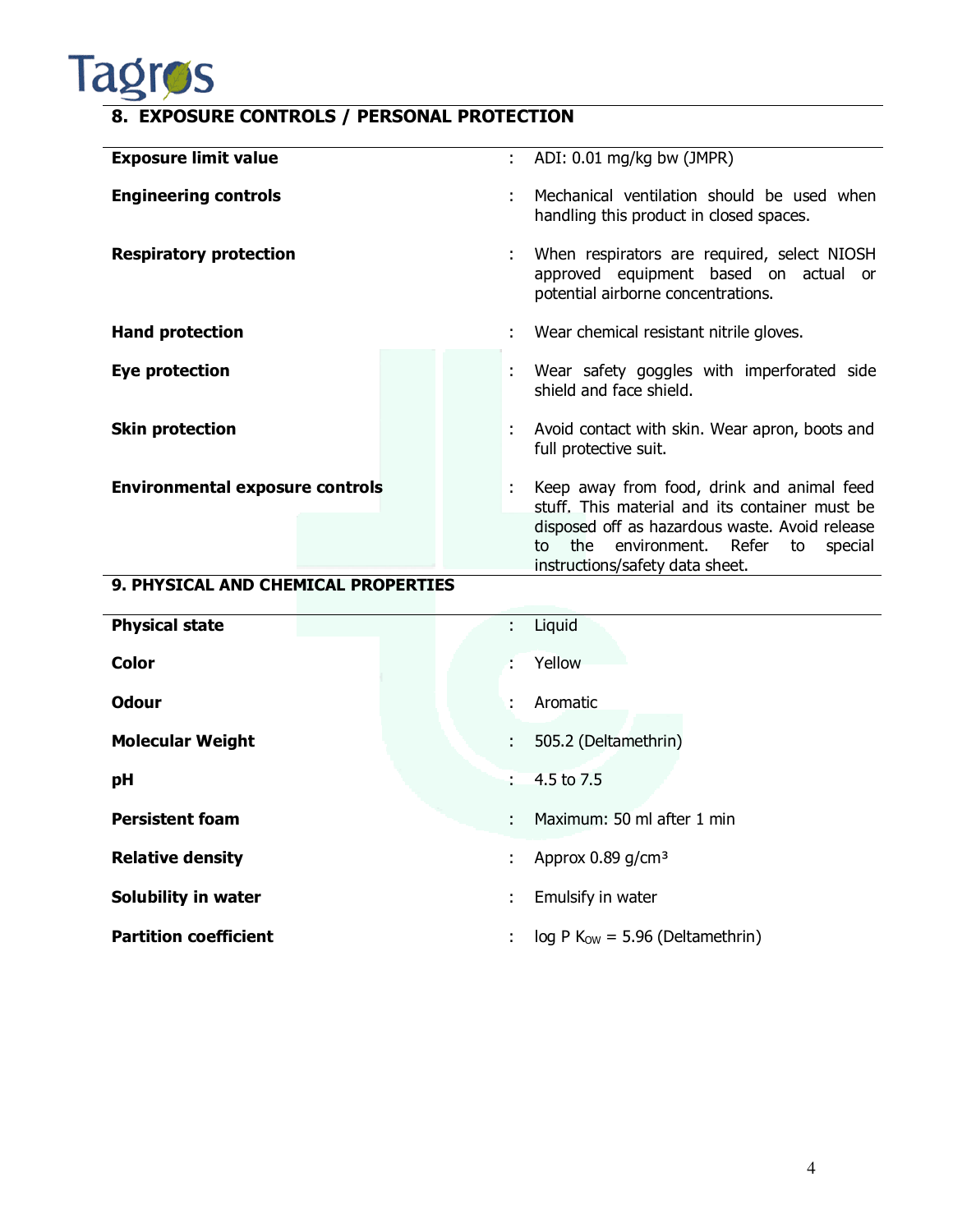# **Tagros**

| <b>STABILITY AND REACTIVITY</b><br>10. |                                                                 |
|----------------------------------------|-----------------------------------------------------------------|
| <b>Stability</b>                       | Stable at normal condition.                                     |
| <b>Conditions to avoid</b>             | Avoid excessive heat and flame<br>÷                             |
| <b>Materials to avoid</b>              | Strong oxidizing & alkaline agents.                             |
| <b>Incompatibility</b>                 | Deltamethrin is incompatible with iron and<br>÷<br>iron alloys. |
| <b>TOXICOLOGICAL INFORMATION</b>       |                                                                 |

| <b>Acute toxicity</b>                 |                                                             |
|---------------------------------------|-------------------------------------------------------------|
| Rat LD <sub>50</sub> oral, Rats       | 354.78 mg/kg bw<br>t.                                       |
| Rat $LD_{50}$ dermal, Rats            | $>$ 2000 mg/kg bw<br>÷.                                     |
| Rat LC <sub>50</sub> inhalation, Rats | $2.15$ mg/l<br>$\mathbf{L}$                                 |
| <b>Skin irritation</b>                | Non-irritant to skin of rabbits<br>÷.                       |
| <b>Eye irritation</b>                 | Mild-irritant to mucous membrane of rabbits<br>$\mathbf{r}$ |
| <b>Skin sensitization</b>             | Non-sensitiser to skin of Guinea pigs<br>÷.                 |
| Long term studies                     |                                                             |
| Carcinogenicity                       | Non-carcinogenic in rat and mice<br>÷                       |
| <b>Mutagenicity</b>                   | Non-mutagenic<br>÷                                          |
| <b>Reproductive toxicity</b>          | Non-reprotoxic and teratogenic<br>٠                         |
|                                       |                                                             |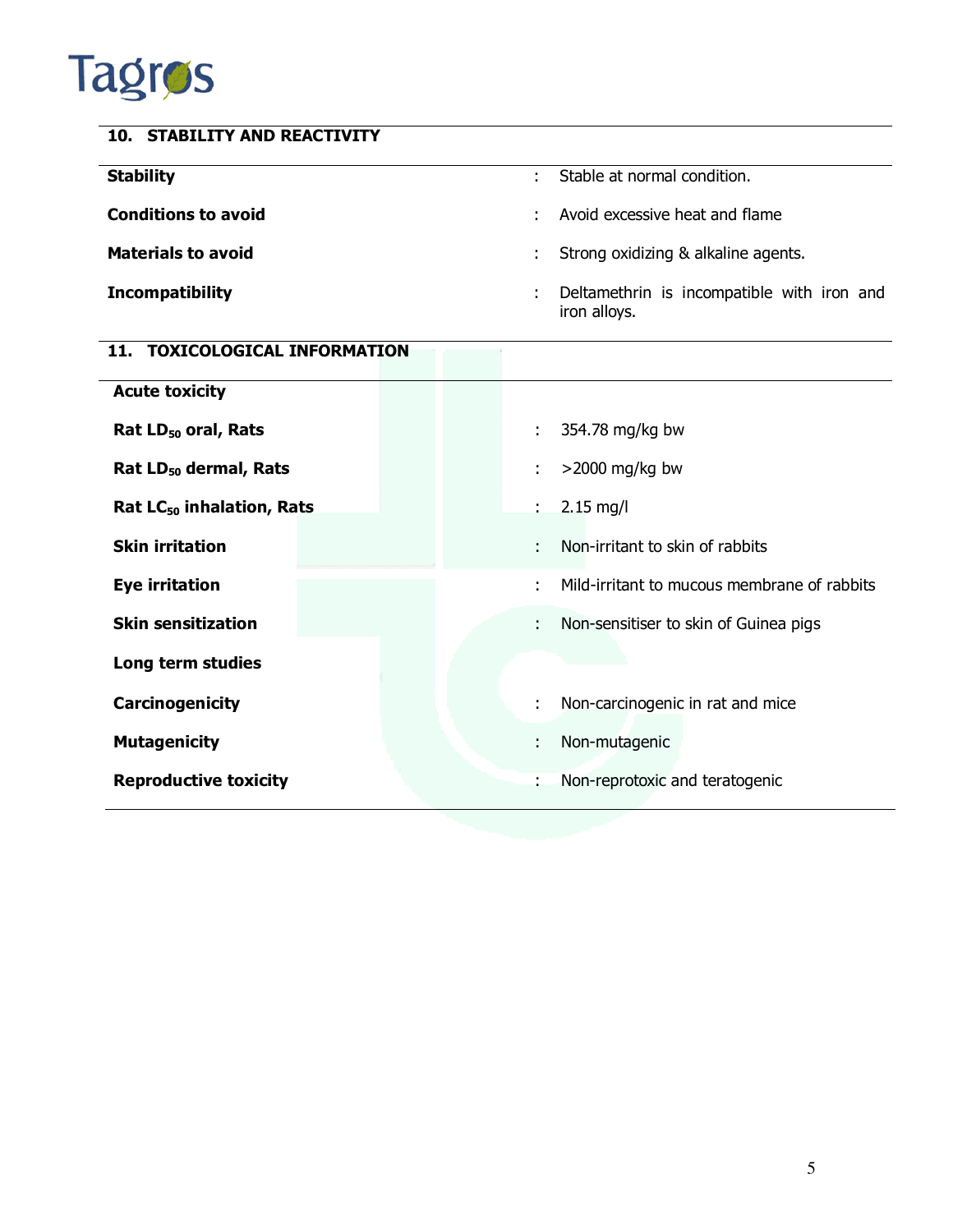

### **12. ECOLOGICAL INFORMATION**

| <b>Ecotoxicity</b>                   |                                                                                                                                                                                                                                                     |
|--------------------------------------|-----------------------------------------------------------------------------------------------------------------------------------------------------------------------------------------------------------------------------------------------------|
| Fish, Labeo rohita                   | : LC <sub>50</sub> (96 h): 4.05 mg/l                                                                                                                                                                                                                |
| Daphnia magna                        | : $EC_{50}$ (24 h) 4.15 $\mu$ g/l (Deltamethrin)                                                                                                                                                                                                    |
| Algae, Chlorella vulgaris            | $\colon$ EC <sub>50</sub> : 22.77 $\mu$ g/ml (Deltamethrin)                                                                                                                                                                                         |
| Bees, Apis indica                    | : $LD_{50}$ : 0.52 ppm (Deltamethrin)                                                                                                                                                                                                               |
| Earthworms, Lampito mauritii         | $LD_{50}$ : > 1000 mg/kg dry soil weight (Deltamethrin)                                                                                                                                                                                             |
| <b>Birds, Japanese Quails</b>        | $LD_{50}$ : > 5000 ppm (Deltamethrin)                                                                                                                                                                                                               |
| <b>Mobility</b>                      | : Deltamethrin is classified as a low-mobility to immobile<br>compound in soils.                                                                                                                                                                    |
| <b>Persistence and degradability</b> | : Deltamethrin is not persistent in the environment. It is<br>degraded by soil microorganisms and does not leave<br>residues in the environment.                                                                                                    |
| <b>13. DISPOSAL CONSIDERATIONS</b>   |                                                                                                                                                                                                                                                     |
| <b>Product disposal</b>              | Do not empty into drains or waterways. Disposal of<br>product would usually be by incineration in an<br>appropriate licensed commercial incinerator. Advice<br>may be obtained from local waste regulation<br>authorities.                          |
| <b>Container disposal</b>            | Puncture container to avoid re-use. Dispose of empty<br>container in a sanitary landfill or by incineration, or, if<br>allowed by local authorities, by burning. If burned,<br>stay out of smoke. Follow advice on product label<br>and/or leaflet. |
| <b>14. TRANSPORT INFORMATION</b>     |                                                                                                                                                                                                                                                     |
| <b>UN number</b>                     | 3351<br>t.                                                                                                                                                                                                                                          |
| <b>UN class</b>                      | 6.1<br>$\mathbb{Z}^{\mathbb{Z}}$                                                                                                                                                                                                                    |
| <b>UN packaging group</b>            | III                                                                                                                                                                                                                                                 |
| <b>Proper Shipping Name</b>          | PESTICIDE,<br>LIQUID,<br>PYRETHROID<br>TOXIC,<br><b>FLAMMABLE</b>                                                                                                                                                                                   |
| <b>Additional information</b>        | Deltamethrin designated as marine pollutant.                                                                                                                                                                                                        |